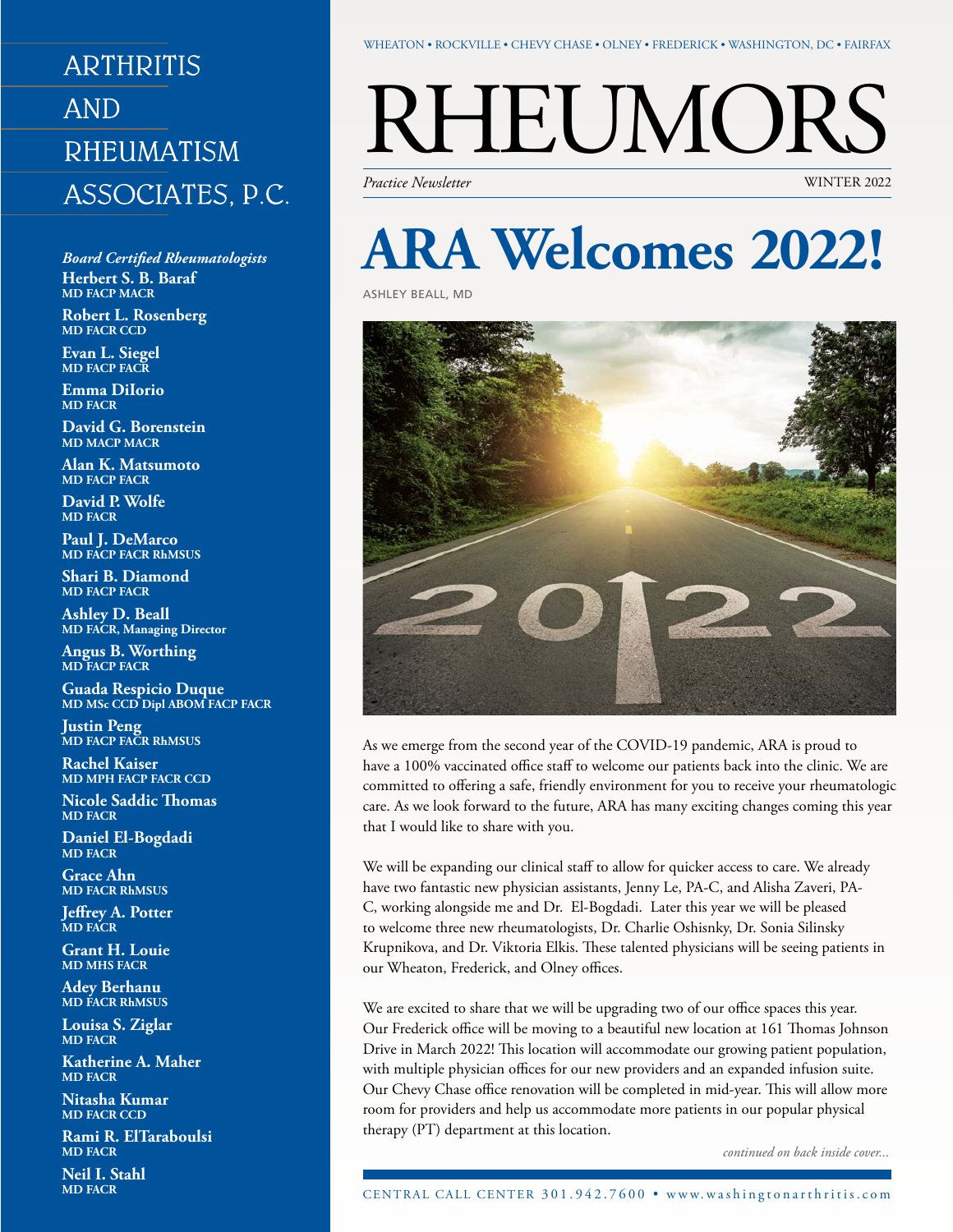# ARA Welcomes New Physician Assistant

Alisha Zaveri, MS, PA-C, is a boardcertified Physician Assistant (PA) specializing in rheumatology. She was born and raised in Baltimore, Maryland. She attended Thomas Jefferson University in Philadelphia, Pennsylvania, where she received her Bachelor of Science in Health Sciences with a minor in Psychology. Before PA school, she worked as an Emergency Department Lab Technician and volunteered with a local fire rescue company as an Emergency Medical Technician (EMT). Her volunteer work included serving as an EMT, participating in the Big Brothers Big Sisters program, and volunteering at her local community hospital. During her undergraduate experience, she studied abroad in Costa Rica, where she refined her medical Spanish skills and volunteered at a community daycare, caring for underprivileged infants and toddlers.

Alisha completed her Master of Science in Physician Assistant Studies at Thomas Jefferson University, which was a direct-

entry program she matriculated into from her undergraduate studies. While in PA school, she served as the Chair of Diversity and Inclusion of her PA class, participating in organizing fundraisers, volunteer work, and advocating for diversity and equity within the didactic year curriculum. During her clinical year of PA school, she was awarded the recognition of becoming a Future Educator Fellow through the Physician Assistant Education Association (PAEA). She attends the annual PAEA Education Forum Conference where she has presented on the importance of Mandatory Child Abuse Awareness and Training in Didactic PA Education.

Alisha is also a current member of several professional societies, including the American College of Rheumatology, the American Academy of Physician Assistants, the Pennsylvania Academy of Physician Assistants, the Physician Assistant Education Association, and the Maryland Academy of Physician Assistants.



Alisha works with Dr. Daniel El-Bogdadi seeing patients at the Fairfax and Rockville locations. She holds a specific interest in the treatment and management of patients with lupus, rheumatoid arthritis, and osteoporosis. She has recently completed the ISCD Certified Clinical Densitometrist course and is in the process of obtaining her certification. She holds a great interest in teaching and educating future physician assistants and medical professionals.

# **What is a Physician Assistant (PA) or a PA-C?**

Physician Assistants (PAs) are trained medical professionals who diagnose illnesses, develop, and manage treatment plans and prescribe medications. They collaborate with their supervising physician under a delegation agreement. This means that physicians delegate medical duties to PAs that are within the scope of practice of the PA and appropriate to the PA's education, training, and competence. Within this range of duties, PAs can make autonomous decisions regarding patient care. This collaborative model is an efficient way to expand access and provide high-quality medical care.

PA-C stands for Physician Assistant-Certified, which means the individual has completed the required course of study and has successfully passed the National Commission for Certification of Physician Assistants examination.

#### **How are PAs educated and trained?**

PAs are educated at the graduate level and earn a Master of Science in Physician Assistant Studies upon graduation.

Admission to a PA program requires a bachelor's degree, including completion of courses in basic and behavioral sciences as prerequisites. Depending on the PA program, admission also requires about 2,000 hours of hands-on direct patient care experience, such as EMTs/paramedics, athletic trainers, scribes, CNAs, or medical assistants. Therefore, PA students enter school already with a basic background in medicine.

PA programs are approximately 27 months (three academic years) and the curriculum is modeled after the medical school curriculum, which involves both didactic (classroom) and clinical education training. In the didactic phase, students take courses in basic medical sciences, behavioral sciences, and behavioral ethics. In the clinical phase, students complete more than 2,000 hours of clinical rotations in medical and surgical disciplines, including family medicine, internal medicine, obstetrics and gynecology, pediatrics, general surgery, emergency medicine, and psychiatry. Currently, PAs are not required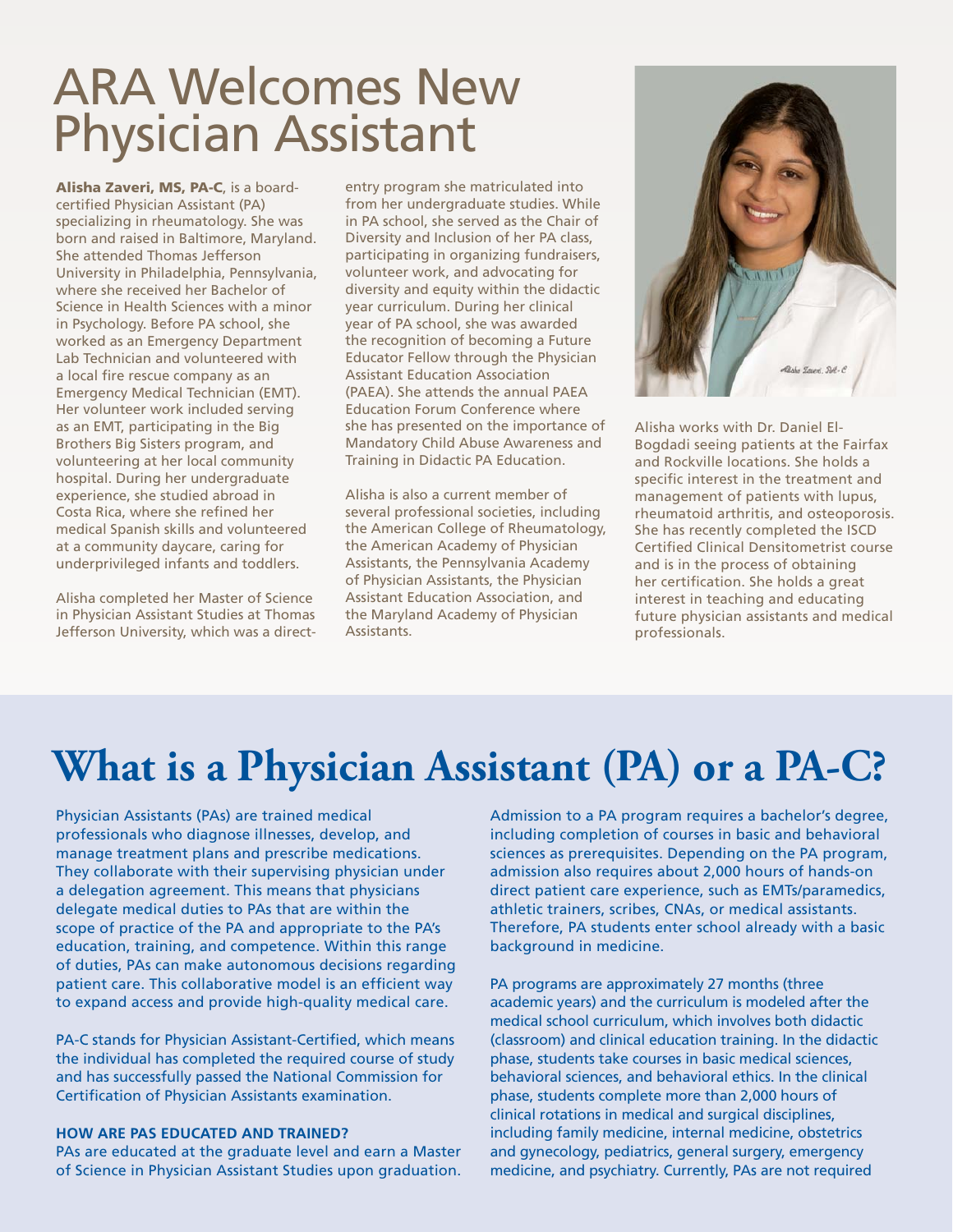Alisha especially values collaborating with the healthcare team to optimize patient care. She believes that the best patient care and outcomes are achieved through compassion and education. She values the collaborative physician-PA relationship and holds a great interest in thinking outside the box and working with her patients to come up with a plan to address their symptoms. She truly believes that the diagnosis of an autoimmune disease requires a comprehensive approach and requires an exploration of various factors of her patients' backgrounds. She values the multifaceted approach which includes incorporating therapeutic foods, mindfulness, and lifestyle changes to promote healing.

When she is not caring for patients, she enjoys cooking and experimenting with new recipes from all over the world! She holds a great interest in the impact of foods and diet on the body's health and well-being and tries to incorporate this into her meals as well. She follows a vegetarian diet and especially believes in the benefits of a plant-based lifestyle. She also enjoys reading and welcomes any literary recommendations. She also speaks conversational Gujarati and Spanish.

PA Corner

## **What to Expect When Seeing a PA at ARA**

Bich-Hanh (Jenny) Le, PA-C

**When you see a physician assistant (PA) at ARA, you are seeing a knowledgeable, well-trained healthcare professional who provides high-quality medical care. PAs can diagnose medical conditions, prescribe medications, write referrals, order, and review test results, and develop treatment plans.** 

**PAs always work alongside a physician as a team. They have been trained directly by the physicians and perform clinical evaluations based on what their physicians would do. When you are scheduled to see a PA, you should feel well assured that this PA has consulted with your physician on your care plan. Any decisions that have been made regarding your treatment have been thoroughly discussed. Because of the collaborative nature of the physician-PA relationship, your test results, X-rays, and medication regimen are always reviewed by two sets of eyes. It is less likely for any details to get missed. Ultimately, you have the benefit of having two providers overseeing your care!**

**PAs are here to serve to expand your access to rheumatologic care. When there is an urgent problem, most patients want to be seen as quickly as possible. It is typically faster and easier for you to get an appointment with a PA. Even if you don't get to see your physician, they are available for consult. Furthermore, PAs will be able to spend more time with you during your appointments to answer any questions you may have.** 

**Our PAs are an integral part of the ARA team.** 

to complete a residency after graduation, but there are programs available if individuals choose to further their training in a specialty of their choice.

#### **The Need for PAs**

The PA profession was developed in the 1960s based on the fast-track training of doctors during World War II due to the shortage of physicians. According to the healthcare search firm Merritt Hawkins, the demand for PAs increased more than 300% from 2011 to 2014. Today, PAs are proven to be integral to the healthcare team.

According to the American College of Rheumatology, over the next ten years, the demand for rheumatology services is expected to increase by 46%. However, it is expected that the number of practicing rheumatologists will only increase by 1.2%. PAs can help fill this gap so that patients have

increased access to medical care and feel confident that the care they receive from their PA has been reviewed by their physician. Because of the collaborative physician-PA relationship, patients also have the benefit of two people evaluating their care.

A PA can contribute to ARA by supporting our physicians and making it easier for our patients to access medical care. Having an additional provider in the office will allow patients to get an appointment faster and avoid long wait times. PAs will be able to spend more time with patients for follow-up appointments, allowing physicians to see new patients. Overall, PAs help maintains continuity of care and improve patient satisfaction. ARA is continuing to add these advanced practice providers to extend the access of care to our patients.

> To learn more about PAs: *www.aapa.org/what-is-a-pa*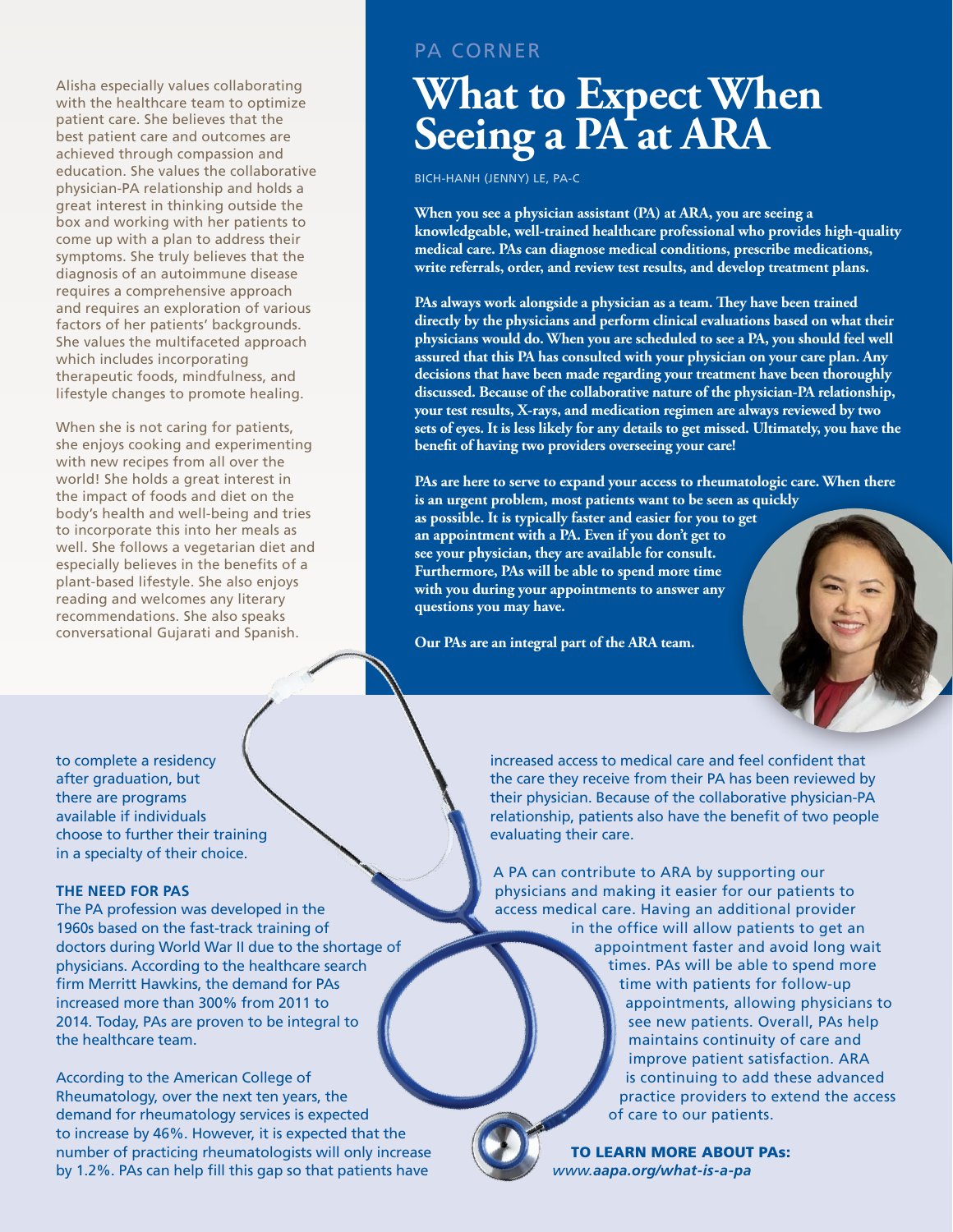# Breathing and Exercise

Danya Czarnolewski, PT, DPT

As we know, breathing is vital for life. When an individual becomes unresponsive, we are taught to look for breathing as well as a pulse. And when we exercise breathing can become more difficult.

## But how does breathing actually work?

Oxygen travels to the lowest levels of the lungs to alveolar sacs where it enters our cardiovascular system in a process called pulmonary diffusion. Oxygenated blood is then carried from the heart to the rest of the body and is used in smooth (organs), cardiac, and skeletal muscle. When it comes to skeletal muscle, oxygen is utilized to help make ATP, a source of energy vital for aerobic exercises such as jogging, biking, dancing, and any other sustained physical activity performed for over a few minutes.

Setting aside 10 minutes a day to practice deep breathing has also been shown long-term to reduce blood pressure, anxiety, and stress and to increase work productivity. Doing specific breathing exercises also provides better outcomes with COPD, asthma, pneumonia, rib fractures, and even respiratory issues related to COVID-19.

### What happens when I hold my breath?

When an individual performs a Valsalva maneuver or "bears down," especially when performing difficult tasks, such as lifting heavy objects, performing abdominal exercises, or even performing bowel movements, vital signs are forced to adapt. Initially, our blood pressure and our heart rate decrease before blood pressure drop due to a lack of oxygenated blood to pump throughout the body. Heart rate tries to compensate for reduced blood pressure and increases. This, in turn, activates the sympathetic nervous system (SNS) or fight or flight mechanism, which leads to the narrowing of the blood vessels. When the breath is released, blood pressure dips down again, which causes activation of the parasympathetic nervous system (PNS) leading to increased blood pressure and reduced heart rate before returning to equilibrium.

For certain individuals, a Valsalva can be even more dangerous. Those with orthostatic hypotension have less



control over their autonomic nervous system (ANS), which comprises the SNS and PNS leading to greater extremes of vital signs and restricted ability to recover normal levels. Individuals with osteoporosis in the low back need to be careful of activities that increase their intrathoracic pressure, as this may increase their risk of lumbar compression fractures.

### What can I do to ensure I keep breathing during exercise?

There are many ways to make sure you maintain your breath, the most important being breathing awareness. Thinking about and focusing on your breath throughout exercise will help you maintain your breath. Even if it is difficult at first, it should get easier over time, especially with coaching from your physical therapist to ensure you are doing this correctly. Additionally, coordinating your breathing with movement and taking deeper breaths utilizing your diaphragm will allow you to take full advantage of the benefits of breathing.

## **Frederick Office is Relocating Down the Street**

This March, ARA's Frederick office will be moving down the street to 161 Thomas Johnson Drive. The new Frederick location has convenient parking and handicapped spaces, includes more capacity, features large windows with natural lighting, 16 exam rooms, five physician offices, two MA stations, as well as a larger Arise infusion therapy suite with ten chairs. We are excited to share that later this year, two new physicians will be joining the Frederick practice! This additional space will help ARA to better meet the increasing demand for rheumatic care in this region.

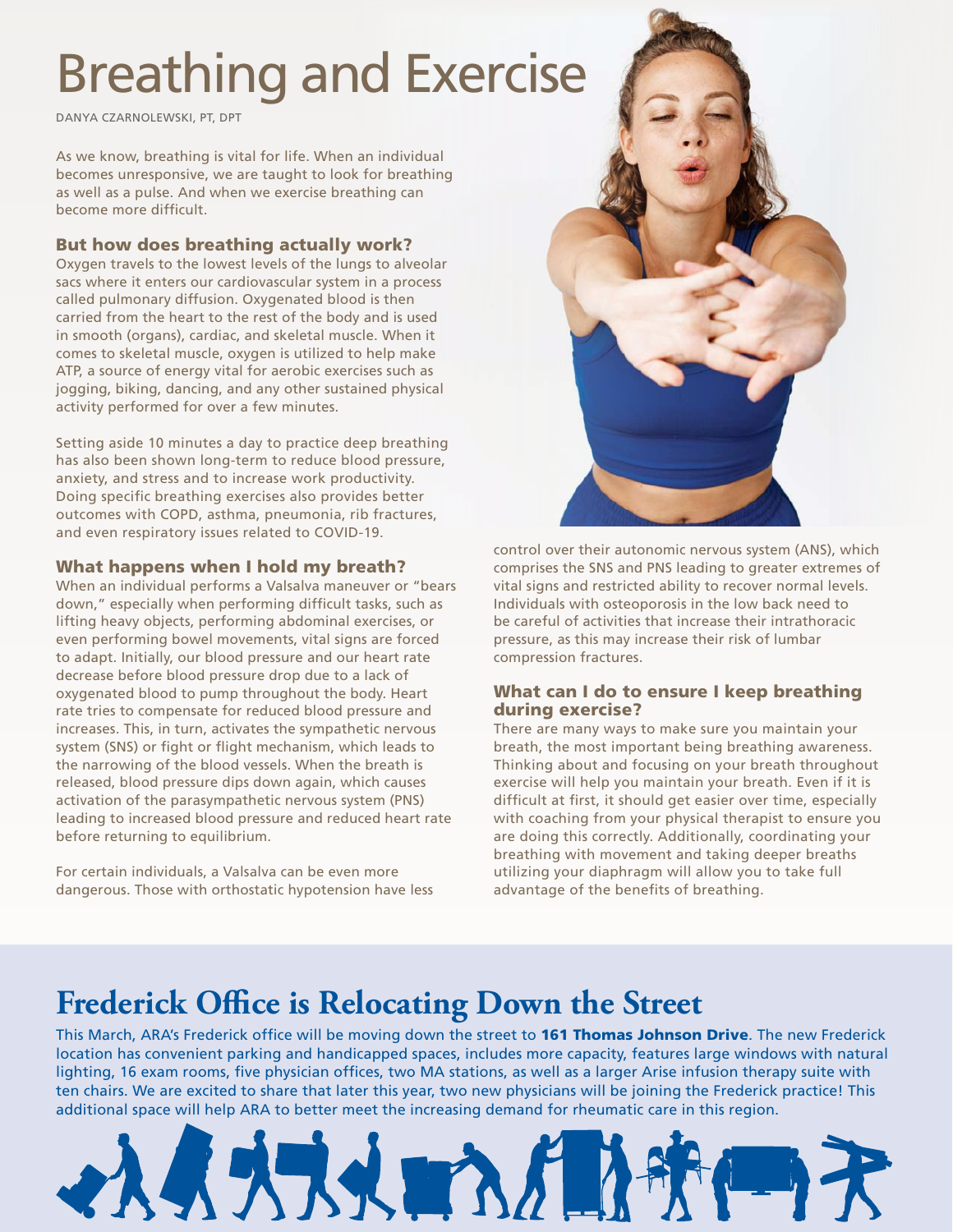## **Duck in Spicy Orange Sauce**

*(Serves 4)*

*INGREDIENTS 4 duck\* legs 4 garlic cloves, crushed 2 oz fresh root ginger, peeled and finely sliced 2 lemongrass stalks, trimmed, cut into 3 pieces and crushed 2 dried whole red Thai chilies 1 tbsp sugar 1 tsp five-spice powder 2 tbsp fish sauce 3 ¾ cups of fresh orange juice Sea salt and ground black pepper 1 lime, cut into quarters*

### *Directions*

**1) Place the duck legs, skin side down, in a large heavy pan. Cook them on both sides over medium heat for about 10 minutes until brown and crispy. Transfer them to a plate and side aside.**

**2) Stir the garlic, ginger, lemongrass, and chilies into the pan and cook until golden. Add the sugar, five-spice powder, and fish sauce.**



**3) Stir in the orange juice and place the duck legs back in the pan. Cover the pan and gently cook the duck for 1-2 hours until the meat is tender, and the sauce has reduced. Season with salt and pepper to taste. Serve with lime wedges to squeeze over it and a side of white rice.**

**4) Enjoy!**

*\*Chicken can be used as an alternative to duck.* 



## **Bacon-Wrapped Beef on Skewers**

*(Serves 4)*

## *INGREDIENTS 8 oz beef fillet or rump, cut into cubes 12 thin strips of bacon Ground black pepper 4 bamboo skewers, soaked in water*

#### *For the marinade*

- *• 1 tbsp peanut oil*
- *• 2 tbsp fish sauce*
- *• 2 tbsp soy sauce*
- *• 4-6 garlic cloves, crushed*
- *• 2 tbsp sugar*

#### *Directions*

**1) To make the marinade, mix all the marinade ingredients in a large bowl until the sugar dissolves. Season generously with black pepper. Add the beef cubes, coating them in the marinade, and set aside for about an hour.**

**2) Preheat a griddle pan over a high heat. Roll up each beef cube and wrap it in a slice of bacon. Thread the rolls on to the skewers.** 

**3) Cook the bacon-wrapped rolls for 4-5 minutes, turning once, until the bacon is golden and crispy. Serve with your choice of dipping sauce.**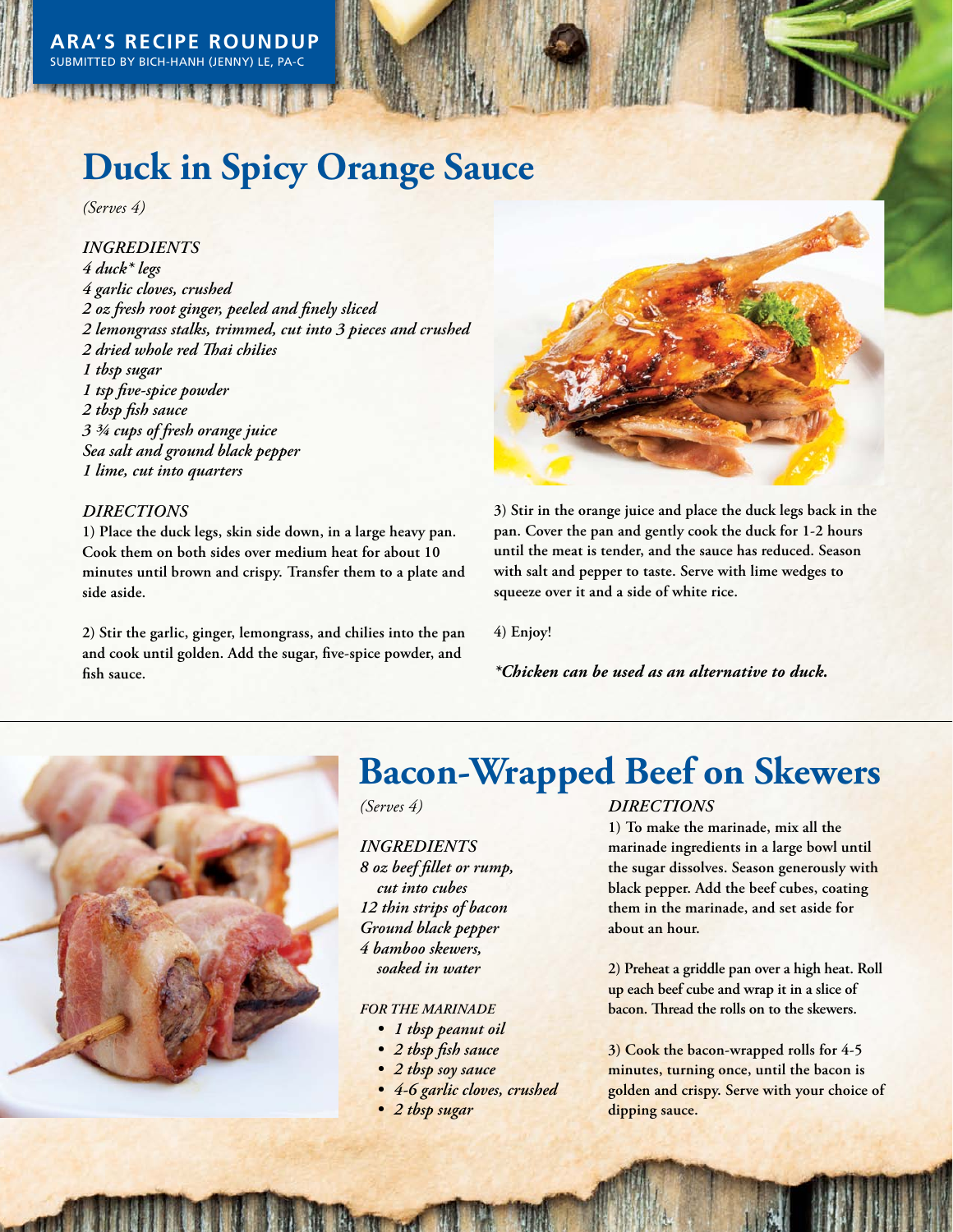## Points on joints:

# **Raynaud's, How To Tell If It's Primary Or Secondary?**

SHARI DIAMOND, MD

**It's that time of year again. The leaves have fallen, the weather has turned colder, the smell of snow is in the air, and people with Raynaud's maybe start to notice more frequent episodes of their fingers turning white, purple, and/or red. Raynaud's is a syndrome where people have episodes of reversible attacks of the arteries of the fingers, triggered by exposure to the cold or emotional stress. It does most typically affect the fingers, but it can happen to the other distal extremities too, including the toes, ears, nose, or nipples. Though it commonly occurs in the winter months, Raynaud's can happen any time of year, with AC in the summer, when opening the refrigerator, holding a cold drink, or just walking through the freezer section of the grocery store.** 

**When the blood vessels start to constrict to conserve heat, the fingers will turn pale. As that worsens the fingers will turn a purple-grey "dead" color. And as they start to warm the fingers will turn red. Often the fingers feel numb. But it can also be quite uncomfortable, especially if the episode lasts longer or is more severe. It can be particularly painful if there are associated cuts or ulcers on the fingers, which can happen when the fingers are drier from the cold weather and become slow to heal due to the restricted blood flow.** 

**Raynaud's can live by itself as a benign condition called Primary Raynaud's Syndrome. But Raynaud's can also be a symptom of an underlying autoimmune connective tissue disease. In those instances, it is called secondary Raynaud's. It is not always easy to differentiate the two. But some clues help rheumatologists identify which kind of Raynaud's is present. Both primary and secondary Raynaud's occur much more often in women than in men. If it does occur in a male, secondary Raynaud's should be considered. Primary Raynaud's tends to start younger, during or just after puberty, whereas the onset of secondary Raynaud's tends to be later in the twenties. Secondary Raynaud's is often more frequent, more severe, and more likely to have associated ulcerations than Primary Raynaud's. And lastly, secondary**



 **Raynaud's will usually live with other symptoms and blood tests associated with underlying autoimmune diseases.** 

**A primary care provider can often differentiate whether it is primary or secondary Raynaud's and do an initial screening. But if there is any doubt or concern for an underlying autoimmune disease, the primary care provider will usually refer the patient to a rheumatologist to help sort it out. Your rheumatologist will do a complete history, physical exam and may do a capillaroscopy and blood tests. A capillaroscopy looks at the capillaries of the nail folds of the fingers to assess for signs of inflammation seen with secondary Raynaud's associated with autoimmune disorders. Blood tests will evaluate for signs of autoimmunity with autoantibody screening and various markers of inflammation.** 

**The most important thing to do for Raynaud's is to keep the fingers warm. A pair of mittens (usually work better than gloves) should always be nearby to put on at the first signs of an attack. Keep a pair in all purses and coat pockets so they are easily accessible. Hand warmers work well with the mittens and warm water helps too. For some people, though, mittens and warmers just are not enough. In those situations, medication can be added to help dilate the blood vessels, allow the blood to flow, and prevent attacks. Make sure to let your rheumatologist know if your Raynaud's is active, painful or you have any ulcerations. Ulcerations can become dangerously infected and those should be treated quickly. Stay warm out there!**



## **ARA joins with Arthritis Foundation to Bring Back the Walk to Cure Arthritis to Frederick!**

ARA is excited to announce that we have partnered with Arthritis Foundation to bring back the Walk to Cure Arthritis to Frederick, MD, on June 4, 2022! This walk is a major fundraiser for the Arthritis Foundation that helps bring future and expanded arthritis programming to Western Maryland.

We are thrilled to share that Dr. Grant Louie has been named as the Medical Honoree for the walk.

You can show your support for this cause by creating a team, participating in the walk, and/or donating to Walk to Cure Arthritis – Frederick. Save the date and plan to come to Baker Park on Saturday, June 4, 2022, to help honor the 54 million Americans battling arthritis.

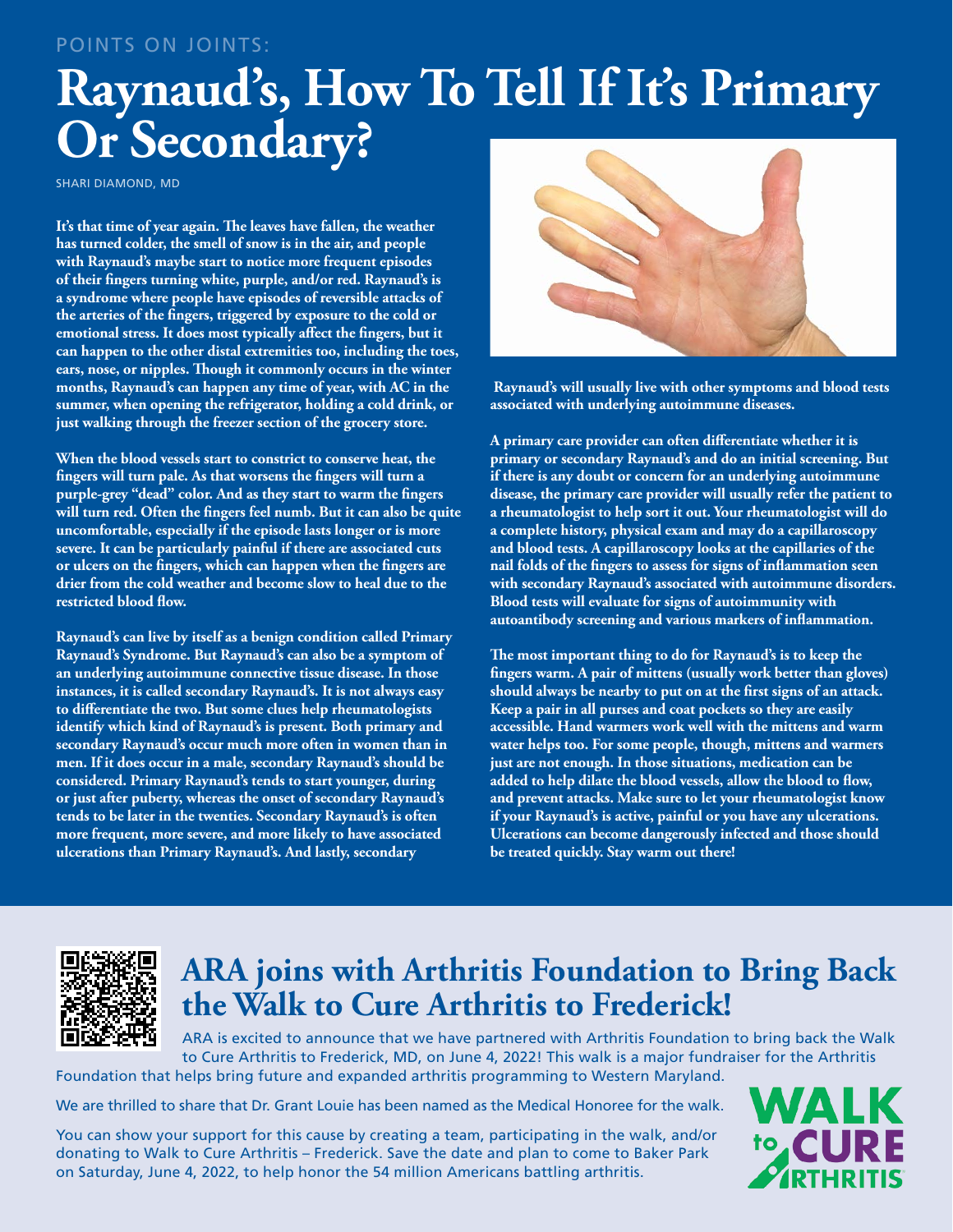## **ARA Welcomes 2022!**

*...continued from front cover*

Speaking of physical therapy, we are again offering our PT/ Wellness programs! Our Yoga, Back School, and Osteoporosis classes are now scheduled in several of our offices, and we have added a new Hypermobility class. This new class is taught by Tara Cameron, DPT, who has a special interest and extensive training in this condition. In addition, our fabulous massage therapist, Stephanie Benefield is again accepting clients for 30, 60, and 90-minute massages at several of our locations. Check our website or ask your provider for more information about these offerings.

Finally, ARA will be changing our hours of operation beginning

June 6, 2022! We will be extending our hours on Mondays through Thursdays for clinical visits, infusions, and other services including physical therapy, DXA scans, and musculoskeletal ultrasound. We hope that these extended hours will make it easier for you to get the services you need at a time that works for your schedule. We will be closed on Fridays.

On behalf of the ARA providers, managers, and staff, we wish you all a happy new year and a healthy 2022!

Best, Dr. Beall

|                           | <b>RHEUM FUN:</b>        |                                       |                           |              |              |                         |                           |                    |                                |                                                                                                                                                                                                                                                                                                                                                                                                                |                          |                           |                         |                          |
|---------------------------|--------------------------|---------------------------------------|---------------------------|--------------|--------------|-------------------------|---------------------------|--------------------|--------------------------------|----------------------------------------------------------------------------------------------------------------------------------------------------------------------------------------------------------------------------------------------------------------------------------------------------------------------------------------------------------------------------------------------------------------|--------------------------|---------------------------|-------------------------|--------------------------|
| $\mathsf{I}$              | $\sf X$                  | $\begin{array}{c} \hline \end{array}$ | ${\sf R}$                 | Y            | $\mathsf J$  | $\mathsf S$             | E                         | F                  | $\bigcirc$                     | G                                                                                                                                                                                                                                                                                                                                                                                                              | $\mathsf{C}$             | F                         | D                       | W                        |
| ${\sf R}$                 | $\mathsf{O}$             | $\top$                                | $\mathsf{N}$              | F            | ${\sf N}$    | $\mathsf X$             | ${\sf R}$                 | $\mathsf{X}% _{0}$ | $\cup$                         | $\bigcirc$                                                                                                                                                                                                                                                                                                                                                                                                     | $\bigcirc$               | $\bigcirc$                | $\bigvee$               | $\overline{\mathsf{N}}$  |
| $\mathsf E$               | $\mathsf J$              | $\sf K$                               | $\boldsymbol{\mathsf{A}}$ | Ε            | $\mathsf E$  | $\mathsf E$             | ${\sf R}$                 | $\mathsf J$        | M                              | $\cup$                                                                                                                                                                                                                                                                                                                                                                                                         | $\overline{H}$           | $\overline{\phantom{a}}$  | A                       | $\mathsf S$              |
| $\vee$                    | $\sf K$                  | $\overline{\phantom{a}}$              | $\top$                    | ${\sf R}$    | D            | A                       | A                         | $\mathsf P$        | ${\sf N}$                      | F                                                                                                                                                                                                                                                                                                                                                                                                              | $\mathsf X$              | $\overline{\phantom{a}}$  | L                       | $\overline{\phantom{a}}$ |
| $\boldsymbol{\mathsf{A}}$ | $\mathsf S$              | T                                     | $\mathsf C$               | E            | Υ            | ${\sf R}$               | A                         | $\mathsf D$        | ${\sf N}$                      | $\bigcirc$                                                                                                                                                                                                                                                                                                                                                                                                     | $\mathsf C$              | E                         | $\mathsf S$             | $\mathsf S$              |
| $\mathsf Z$               | $\overline{\phantom{a}}$ | $\begin{array}{c} \end{array}$        | ${\sf R}$                 | ${\sf N}$    | A            | $\mathsf S$             | A                         | G                  | $\Omega$                       | $\begin{array}{c} \rule{0pt}{2ex} \rule{0pt}{2ex} \rule{0pt}{2ex} \rule{0pt}{2ex} \rule{0pt}{2ex} \rule{0pt}{2ex} \rule{0pt}{2ex} \rule{0pt}{2ex} \rule{0pt}{2ex} \rule{0pt}{2ex} \rule{0pt}{2ex} \rule{0pt}{2ex} \rule{0pt}{2ex} \rule{0pt}{2ex} \rule{0pt}{2ex} \rule{0pt}{2ex} \rule{0pt}{2ex} \rule{0pt}{2ex} \rule{0pt}{2ex} \rule{0pt}{2ex} \rule{0pt}{2ex} \rule{0pt}{2ex} \rule{0pt}{2ex} \rule{0pt}{$ | $\top$                   | $\bigvee$                 | A                       | $\bigcirc$               |
| M                         | $\mathsf S$              | $\begin{array}{c} \end{array}$        | A                         | $\top$       | $\mathsf S$  | $\top$                  | A                         | Y                  | $\mathsf S$                    | $\mathsf E$                                                                                                                                                                                                                                                                                                                                                                                                    | A                        | T                         | L                       | ${\sf R}$                |
| $\mathsf E$               | $\mathsf C$              | $\cup$                                | $\overline{\phantom{a}}$  | $\mathsf{I}$ | L            | $\mathsf C$             | $\top$                    | Y                  | $\mathsf{P}$                   | $\mathsf C$                                                                                                                                                                                                                                                                                                                                                                                                    | W                        | $\mathsf E$               | $\vee$                  | $\bigcirc$               |
| $\sf K$                   | $\mathsf D$              | E                                     | $\bigcirc$                | $\bigcirc$   | $\top$       | A                       | $\boldsymbol{\mathsf{H}}$ | $\mathsf{D}$       | $\mathsf C$                    | $\mathsf Z$                                                                                                                                                                                                                                                                                                                                                                                                    | G                        | $\mathsf C$               | A                       | $\sf P$                  |
| $\mathsf S$               | $\overline{H}$           | $\overline{N}$                        | $\overline{\mathsf{N}}$   | $\cup$       | $\mathsf{I}$ | ${\sf P}$               | ${\sf R}$                 | $\mathsf{I}$       | ${\sf M}$                      | $\mathsf A$                                                                                                                                                                                                                                                                                                                                                                                                    | ${\sf R}$                | Y                         | $\mathsf S$             | $\bigcirc$               |
| $\sf K$                   | $\sf K$                  | E                                     | Y                         | ${\sf R}$    | ${\sf R}$    | $\mathsf X$             | $\mathsf{N}$              | G                  | $\mathsf S$                    | $\sf K$                                                                                                                                                                                                                                                                                                                                                                                                        | L                        | $\mathsf A$               | W                       | E                        |
| G                         | $\vee$                   | L                                     | $\cup$                    | L            | Н            | $\mathsf A$             | $\sf S$                   | $\mathsf S$        | $\mathsf I$                    | $\mathsf S$                                                                                                                                                                                                                                                                                                                                                                                                    | $\top$                   | $\boldsymbol{\mathsf{A}}$ | $\mathsf{N}$            | $\top$                   |
| $\mathsf X$               | E                        | ${\sf R}$                             | $\mathsf C$               | $\sf B$      | $\top$       | $\overline{\mathsf{N}}$ | A                         | D                  | $\cup$                         | $\sf P$                                                                                                                                                                                                                                                                                                                                                                                                        | $\mathsf S$              | $\mathsf O$               | $\top$                  | $\mathsf S$              |
| $\bigcirc$                | $\overline{H}$           | Υ                                     | $\mathsf P$               | Ε            | ${\sf R}$    | M                       | $\bigcirc$                | $\sf B$            | $\begin{array}{c} \end{array}$ | $\mathsf{L}$                                                                                                                                                                                                                                                                                                                                                                                                   | $\overline{\phantom{a}}$ | $\top$                    | Y                       | $\bigcirc$               |
| G                         | $\cup$                   | $\Omega$                              | D                         | L            | A            | $\cup$                  | $\top$                    | $\bigcirc$         | I                              | M                                                                                                                                                                                                                                                                                                                                                                                                              | M                        | U                         | $\overline{\mathsf{N}}$ | E                        |

### *Find these words in the puzzle above. Words can go in any direction. Words can share letters as they cross over each other.*

| Arthritis  | Compassion | Frederick     | Massage      | PAC       | Raynauds   | Valsalva |
|------------|------------|---------------|--------------|-----------|------------|----------|
| Assistant  | Exercise   | Gujarati      | Mittens      | Physician | Secondary  | Walk     |
| Autoimmune | Foundation | Hypermobility | Osteoporosis | Primary   | Vaccinated | Zaveri   |